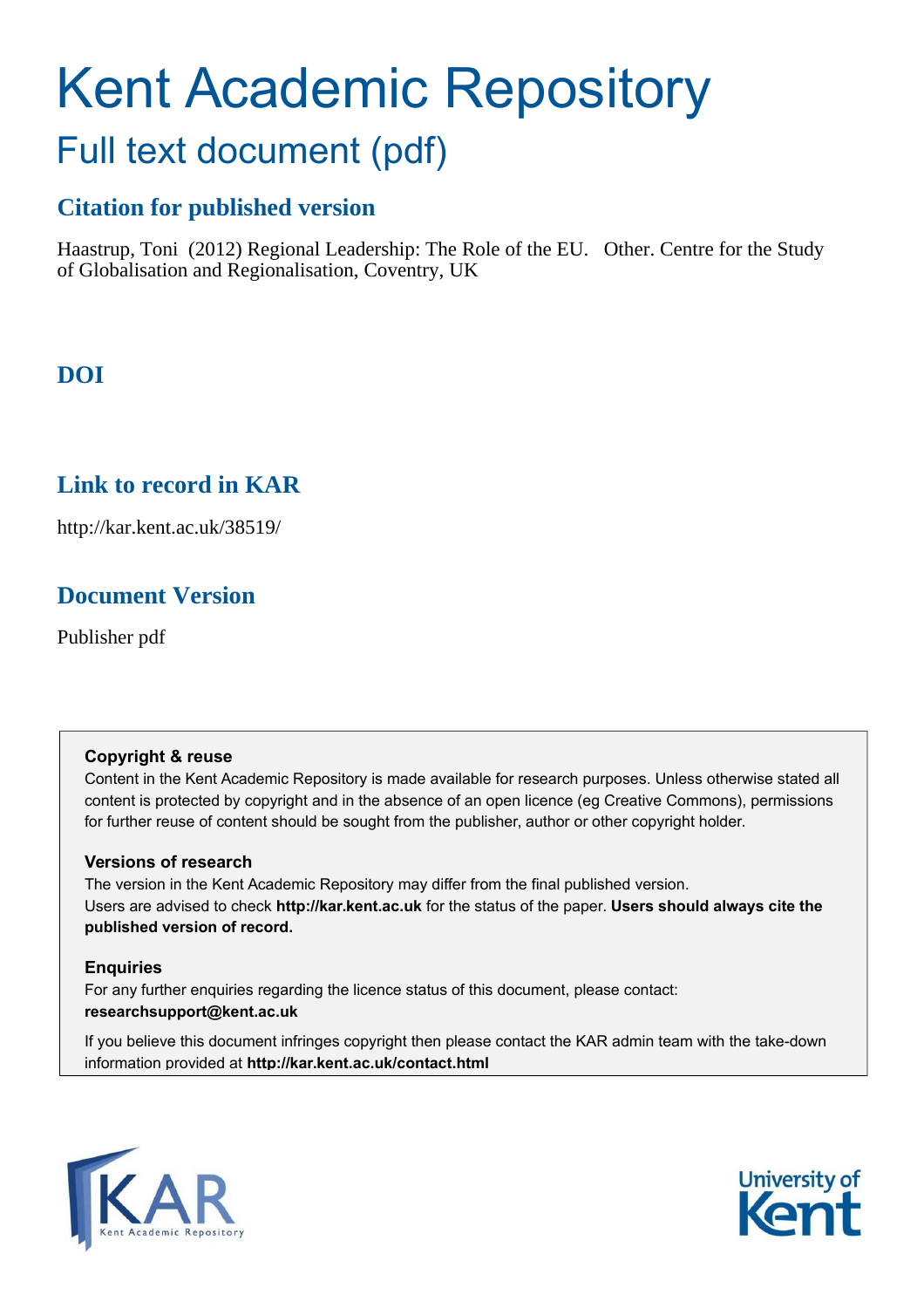

**'Regional Leadership: The Role of the EU' Panel** 

Rapporteur Report, First Annual **Conference** 

Toni Haastrup



*First GR:EEN Annual Conference 14 February 2012, Milan, Italy* 

## **Summary of Papers**

**EU as a Security Actor** 

The panel opened with the first presentation, which set the scene through theoretical and empirical insights from the previous EU-Framework 7, EU-GRASP, *Changing Multilateralism: the EU as a Global-Regional Actor in Security and Peace*. The presentation contributes to the debates around the EU"s role in the global security architecture by evaluating its capabilities, its potential and others perceptions of this regional actor as a global security actor. Luk Van Langenhove, the Director of UNU CRIS presented a theoretically innovative framework with empirical relevance on how to best understand the EU as a global and regional security actor. Using the concept of *security governance* as an analytical tool and applying various theories of security, EU-GRASP designed a foresight exercise to explore future scenarios of EU policies in various security issues. These scenarios were formulated as

This research acknowledges the support of the FP7 large-scale integrated research project **GR:EEN -** *Global Re-ordering: Evolution through European Networks* European Commission Project Number: 266809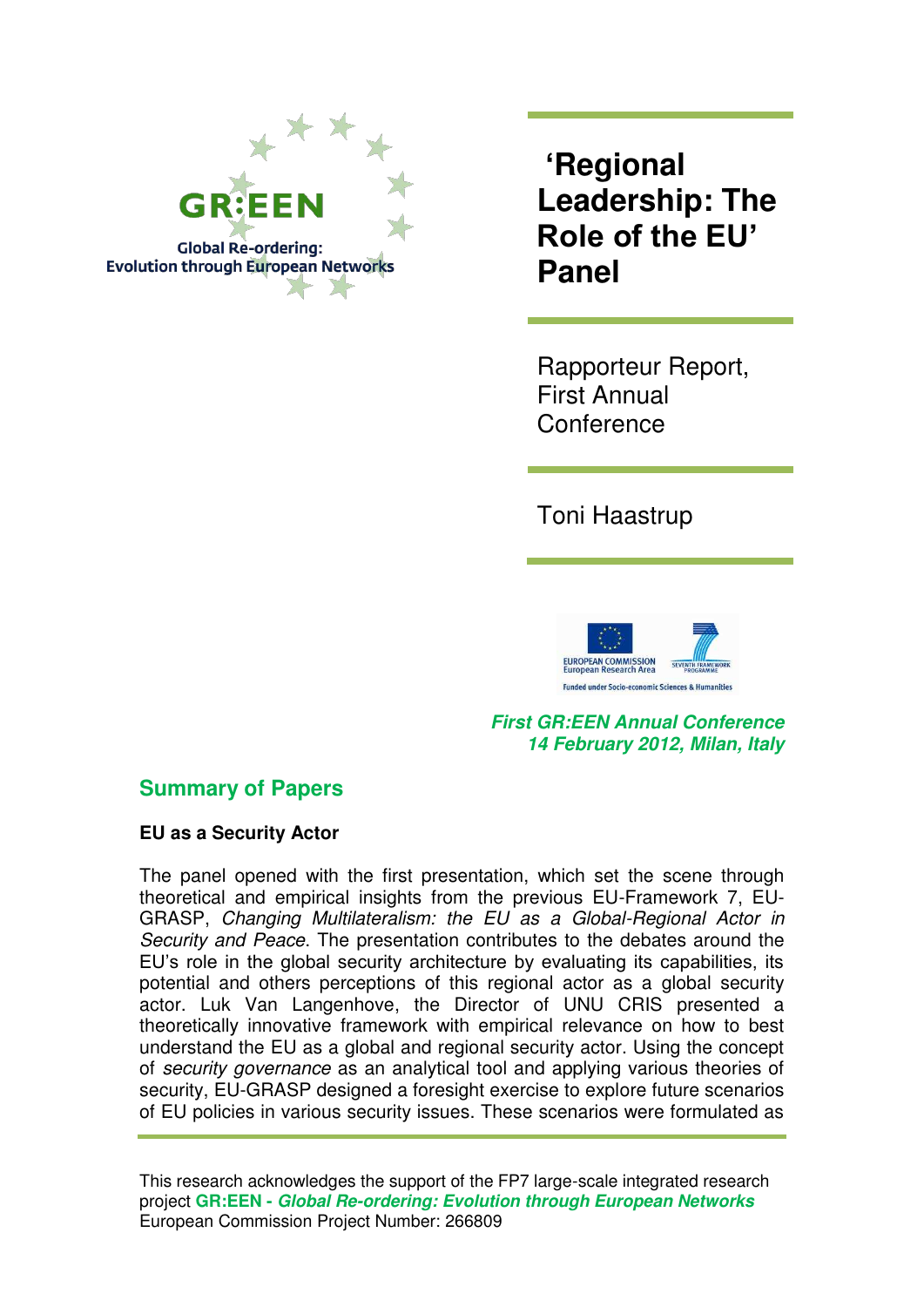a result of the various findings and are a collaborative outcome of inputs from scholars, policy experts and practitioners.

In Scenario 1, *the US Empire strikes back*, we see the US emerge as the centre of gravity for cosmopolitan values with an Atlantic or Pacific orientation. Security governance will be centred on "coalitions of the willing", with increasing influence of non-state actors including NGOS and private security firms. In Scenario 2, *China rules the waves* unipolarity is also a possibility albeit dominated by China. This scenario however sees the low influence of non-state actors, the collapse of the UN Security Council P5 veto system, and a marginalisation of Europe. Scenario 3 foresees a *Colder War*, characterised by a multipolar distribution of power of state-led alliances including the BRICs. The international system would be fragmented with conflicting poles mostly based on economic relationships. This scenario also sees the rise of new regional actors with veto powers within the Security Council, and the exclusion of non-state actors in international security governance. The  $4<sup>th</sup>$  Scenario is characterised by multipolarity, the influences of non-state actors and the intersection of cosmopolitan cultures value. Importantly, this scenario sees increased regionalism and region-to-region cooperation that renders the UN irrelevant. To determine the best possible scenario for the role of the EU as a global-security actor, the central argument of the EU-GRASP research findings is that there are three determinants to strengthening the EU"s roles as a security actor. These determinants include **capability**, **willingness** and **acceptance**.

**'Capability'** as a determinant of the EU"s security actorness is taken from Christopher Hill"s concept of the *capabilities-expectations gap*. Capability is evaluated on the basis of the EU"s *institutional, material, human, operational and financial* capacities. **Willingness** to act concerns the "power that member states entrust upon the EU." Essentially then, the EU's security actorness depends on the political dedication of the 27 states to all the five capacity areas. Finally, **acceptance** is highlighted as a crucial and often overlooked factor. The presentation contended that **acceptance** has two dimensions: internal and external. Concerning *internal acceptance,* the EU must have the support of its citizens to leverage the EU at the global level. Similarly, the EU must gained external acceptance from third party actors and organisations to be recognised as a global leader. In the presentation, it was argued that external acceptance would depend on the EU"s effectiveness and consistency in global security issues. The identification of these three determinants of the EU"s security actorness signals an innovative model for the EU"s role in international security, and the role of regional actors in the global order. The presentation concluded by arguing that for the EU to be purposeful it will have to be *flexible* to the needs of specific contexts, *focused* on specific security issues in which it has the strengths and *fast* in responding to crisis.

#### **Assessing Regional Leadership**

In the second presentation, Marieke Zwartjes a researcher at UNU-CRIS builds on the first presentation. In *Conceptualizing Regional Leadership*, Zwartjes reiterates the importance of regions, the proliferation of regional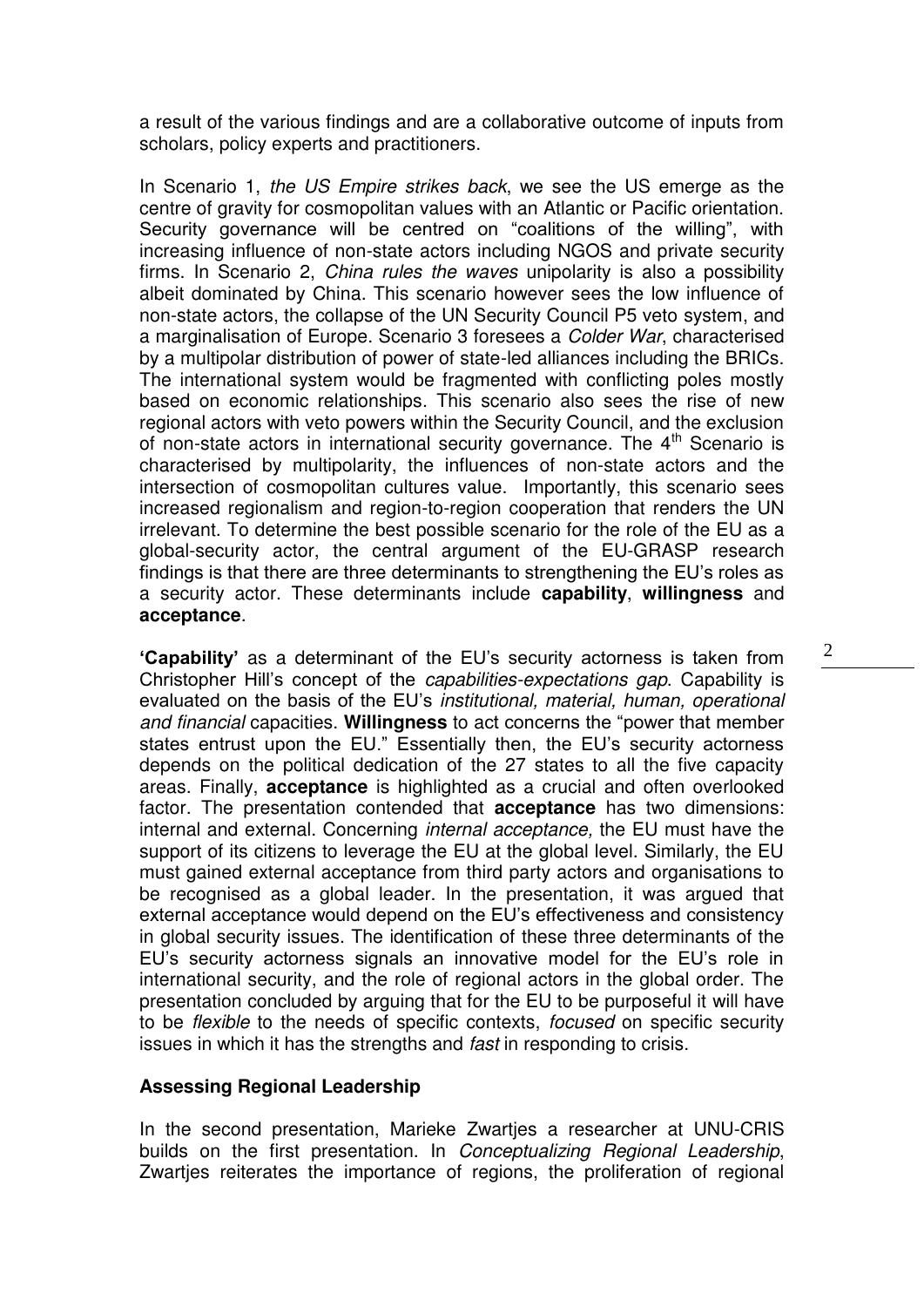organisations in the global political order. This presentation placed special emphasis on the conditions under which regional leaders emerge arguing that states still matter in organising regional groups and therefore constitute an important unit of analysis in assessing the role of regions in the world. The presentation went on make a critical conceptual distinction between regional hegemony, regional power and regional leadership. Zwartjes argued that while the reference to a state as a regional power is vague and imprecise, the idea of a regional hegemon tends to connote supremacy and dominance. In using the terminology of regional leader in reference to a state that shapes the regional integration process and external actorness of a region, the definition offered suggests a position which has been attained through common goals, in the first instance. The theoretical argument of this presentation was that, positioning theory is best placed to help determine who constitutes a regional leader. In essence, positions are determined by clusters of rights and duties determined by speech acts, and specific narratives or storylines.

#### **EU support for Regional-Global Cooperation**

The paper upon which the third panel presentation was based was written by Stephen Kingah and Aliya Salimzhuarova, and presented at the conference by Kingah. The paper examined the issue of legitimacy in the international development government regime through an assessment of the World Bank and the Regional Development Banks (RDBs). The authors attempt to answer the question of how enhanced coordination between the World Bank and the RDBs can ultimately address inequalities around the world. The paper offers an analytical history of the WB as well as the process that has necessitated its reform. In the second section the paper addresses the criticism around the operation of the World Bank especially its legitimacy to represent the interests of the poorest countries within the global political economy regime. Subsequently, the authors further their argument that the inclusion of RDBs into the global economic and financial system through greater coordination with and integration into the World Bank could mitigate some of the criticism levied against the multilateral loaning agency. The WB has often been criticised for being unrepresentative to the diversity of interest in the global system. Thus, further coordination would make the banking system more legitimate. In linking assessing the added value of RDB inclusion into the global economic and financial system, the authors presents a succinct description of the four existing regional development banks in Africa, Europe, the Americas and Asia.

The authors further argue that the increased coordination between the RDBs and the WB would enhance efficiency by avoiding duplication of services and it would also help to manage competition for scarce resources. In time, this would lead to greater organisational and substantive alignment amongst the RDBs.

## **Questions and Answers**

*Panel Discussions*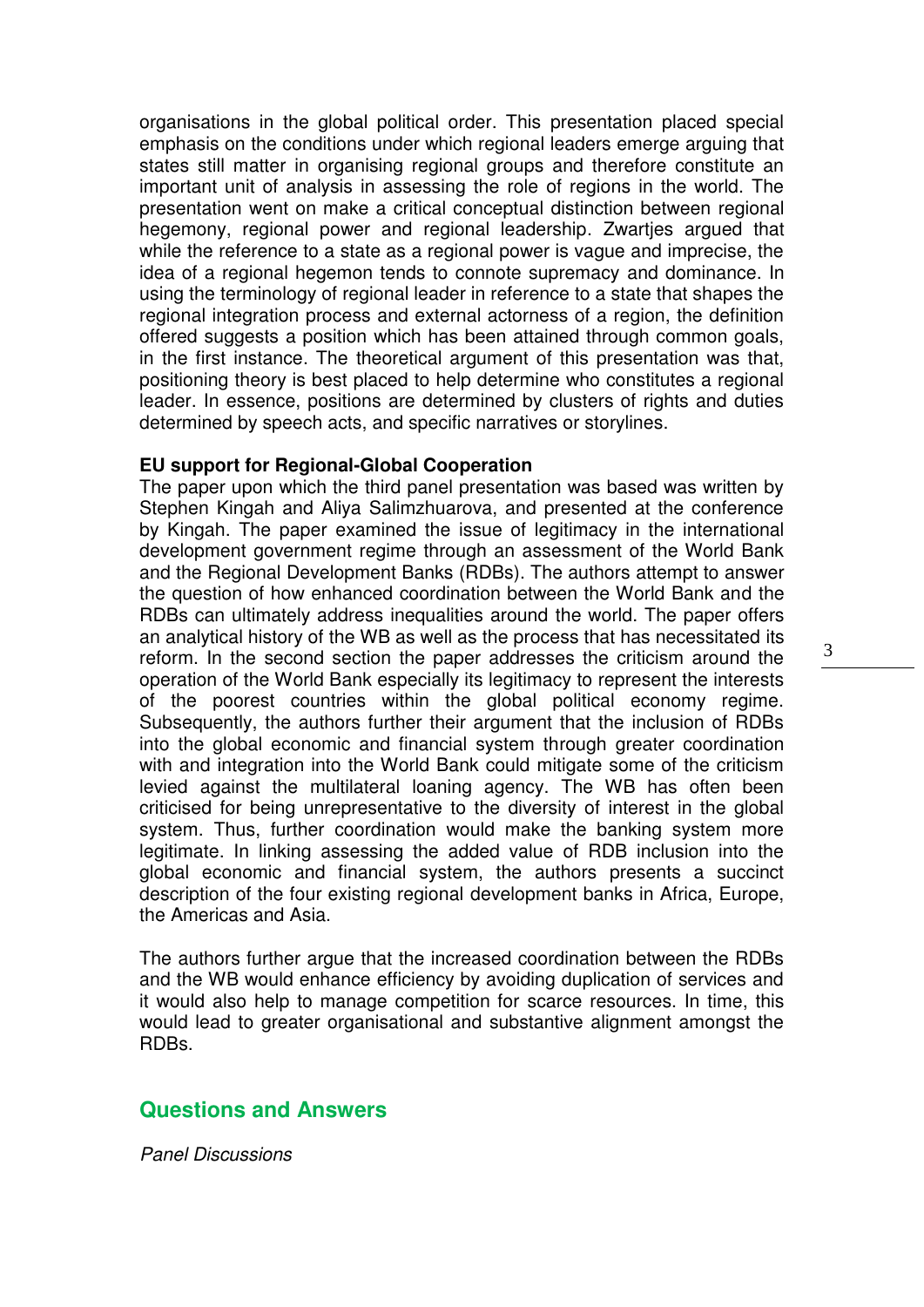The model established by these first two presentations was praised as "ambitious", telling us something even beyond leadership. Rather, it was suggested that the project on the emergence of regions in the global political regime be acknowledged as a transformative process.

Another participant noted that the public goods approach to regionalism had not been used in identifying how regional leaders emerged. The relevance of this approach was noted by both Van Langenhove and Zwartjes. Both conceded that it could help to elucidate on the negative and positive aspects of regional leadership, as is relevant in the context of GR:EEN WP3.

One of the criticisms levied against the underlying model of regional leadership is what was termed "phony correlation." Essentially, one of the conference participants noted at length that in using speech acts as a determinant of a potential regional leader for example, this model cannot determine real power or leadership but rely on "media" interpretations of who a regional power is. This has implications for policy making. Indeed, one of the questions posed was how does the model reconcile competing understandings of acceptance in a specific issue area within a given region? This was taken as one of the issues that will be further probed as WP3 continues.

Another intervention which came up during the discussion asked how regional leadership was determined i.e. are regional leaders identified and then the model applied, or does the model point out the regional leaders? This was a particularly pertinent question in light of the fact that several participants identified the contestation within regions regarding who is "accepted" as a leader. In addition to this, the presentations did not clarify on how to assess leadership from elsewhere, which had marked influence on a particular region. Concerning the third presentation, one of the issues raised during the panel was whether increased coordination amongst the RDBs could render the World Bank less relevant in the Global Political Economy; however, Kingah noted that the multilateral nature of the World Bank and its extensive technical experience will continue to have a "global added-value" on the Global Political Economy. While the substantive role of the EU is not fully elucidated in the paper, the panel discussion yield more details about the EU"s support of WB and RDB integrations including areas of cooperation, shared capabilities, infrastructure development and budgeting.

## **Conclusions and Significant Considerations and Criticisms Raised**

#### **Conclusions**

This panel was a good basis for work conducted under GR:EEN WP3. Further research on the regional leadership/EU as a global-regional actor model ought to consider the inclusion of precise definitions of what constitutes a region. Are they geographically contiguous spaces (material dimension) as in Africa, or socially constructed models as in the BRICs? Further, how does one classify none members of the region who significantly impact regional politics? In addition to these questions, while effectiveness and consistency are